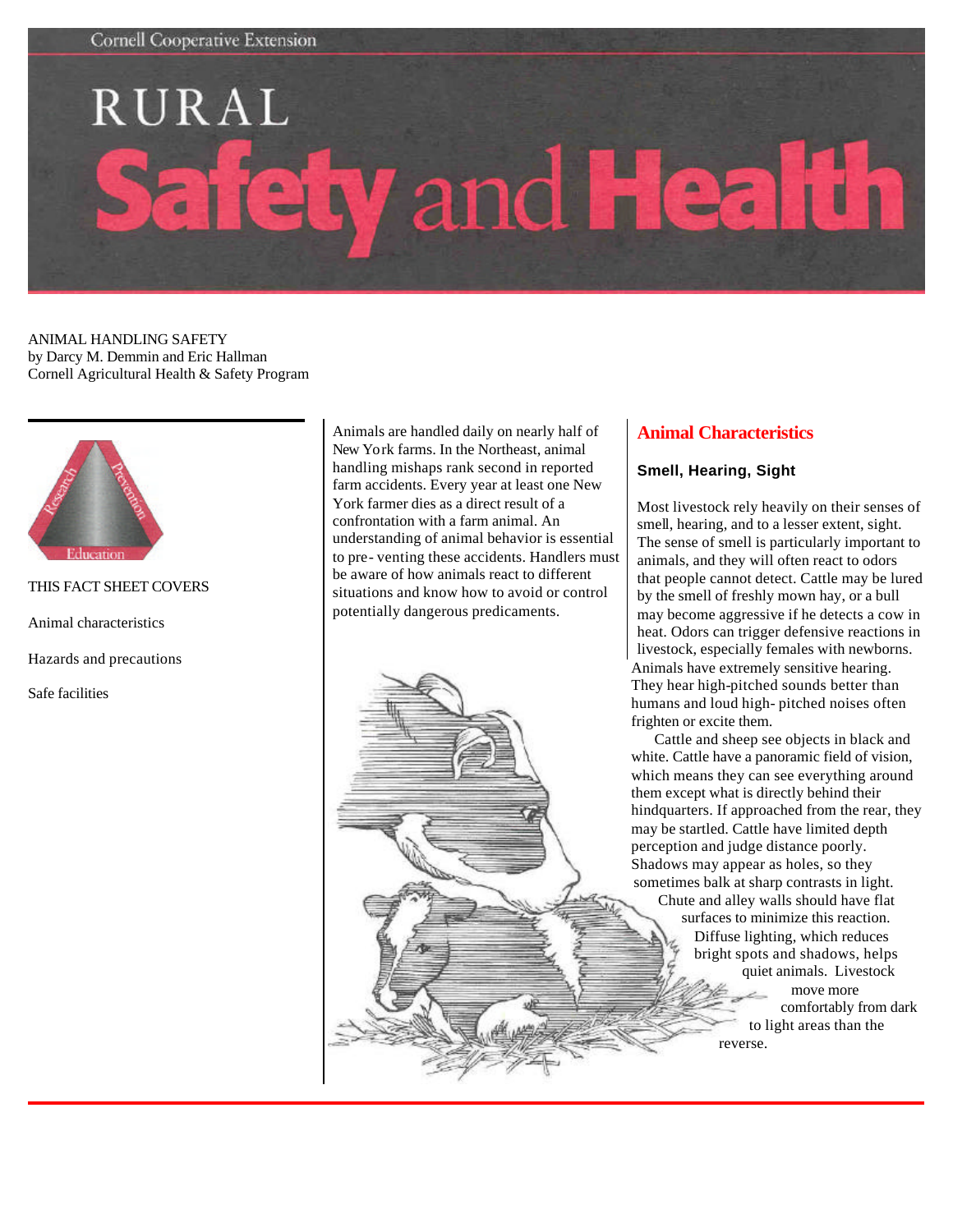

## **Behavior**

People who regularly work with livestock realize that each animal has its own personality, however, certain animal behaviors are predictable.

- Most animals respond to calm, gentle, and consistent handling.
- Livestock become uneasy or skittish when their ordinary routines or familiar surroundings change.
- Animals have a definite social order. Dominant animals have first choice of feed, location, and direction of travel. Crowding a subordinate animal against a dominant one during handling may disrupt their social structure and cause an unpredictable and dangerous response.
- Domestic livestock, especially cattle and sheep, are herd animals. They may become agitated or stressed when isolated and will try to return to the group.
- Livestock detect people by their movement, which is much more important to animals than what is moving, or the location, color, or identity of the moving object. A handler's excited or aggressive movements may cause animals to stop and watch the activity rather than respond to the handling. Therefore, it is important to move calmly and steadily when handling animals.

 An animal's gender and breed also affect its behavior. Because of their weight, strength, and inconsistent temperament, bulls, in particular, require extra caution and consideration. Even a bull's playful activity can easily injure or kill a person. Bulls require

special facilities that allow them to feed, drink, exercise, and breed without direct contact with handlers. Females can be as dangerous as bulls when their young are threatened.

# **Hazards and Precautions**

### **Physical Injuries**

There are four common types of animal handling injuries:

- Animal steps on handler
- Animal slips and falls on handler
- Animal pins or squeezes handler against a barrier
- Animal kicks handler

 By employing practical experience and adhering to a few general rules, handlers can prevent most accidents and injuries.

- Move calmly, deliberately, and patiently. Avoid quick movements or loud noises that may startle animals.
- Do not alter the daily routine or the animals' living conditions. Animals often balk at anything out of the ordinary.
- Always leave an escape route when working in close quarters with animals.
- Avoid startling an animal. Make it aware of your approach before getting too close to it.

## **Transmittable Diseases**

All animals, domesticated or wild, can be sources of human illness and parasitic infection. Diseases that can be transmitted from animals to humans are known as zoonoses. Infections may result from direct or indirect contact with diseased animals, their manure, their urine, and their bedding, or through animal products (milk, meat, hides, hair).

 Infection may take the form of intestinal diseases, respiratory disorders, general ill health, or skin rashes. Table I lists the most common transmittable diseases.

# **Personal Protective Equipment**

Handlers can protect themselves from injury by wearing appropriate safety equipment, which is simple to use and reasonably priced.

 Foot injuries are common when handling any type of livestock. Sturdy steel-toed shoes will protect feet if they are stepped on. Boots should have nonskid soles to prevent falls when working in stick areas.

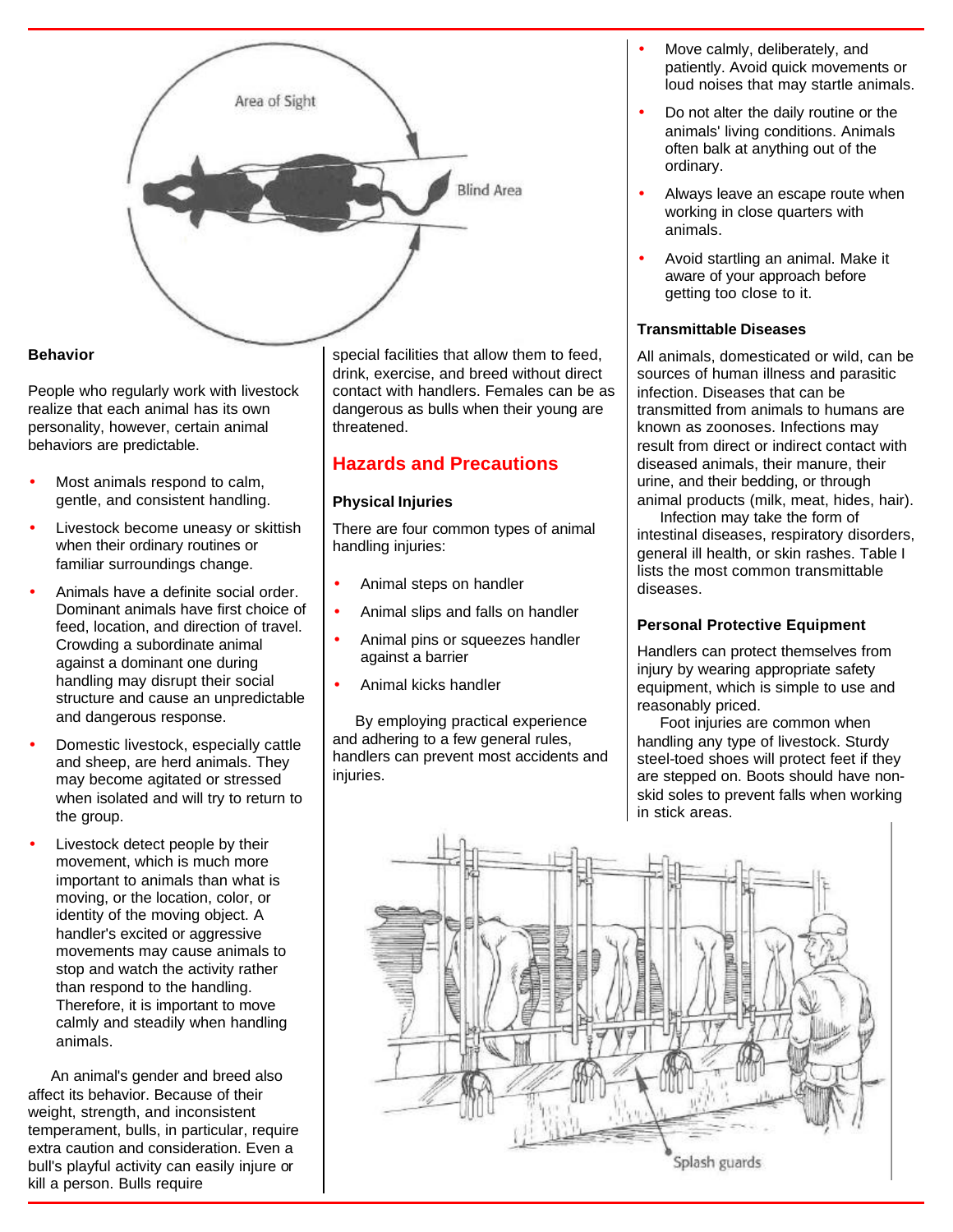| Table 1.                                                                                                                                                                                              |                                                                                                                                                                          |                                                                                                                          |                                                                                                                                                                                                                                                                                                                                                                                                              |                                                                                                                                                                                                                |                                                                                                                                                                                                               |
|-------------------------------------------------------------------------------------------------------------------------------------------------------------------------------------------------------|--------------------------------------------------------------------------------------------------------------------------------------------------------------------------|--------------------------------------------------------------------------------------------------------------------------|--------------------------------------------------------------------------------------------------------------------------------------------------------------------------------------------------------------------------------------------------------------------------------------------------------------------------------------------------------------------------------------------------------------|----------------------------------------------------------------------------------------------------------------------------------------------------------------------------------------------------------------|---------------------------------------------------------------------------------------------------------------------------------------------------------------------------------------------------------------|
|                                                                                                                                                                                                       |                                                                                                                                                                          |                                                                                                                          | <b>Transmittable Diseases and Their Prevention</b>                                                                                                                                                                                                                                                                                                                                                           |                                                                                                                                                                                                                |                                                                                                                                                                                                               |
| Disease<br>Rabies                                                                                                                                                                                     |                                                                                                                                                                          | <b>Route of Transmission</b><br>Transmitted by the saliva of<br>infected animal through a bite,<br>open wound, or sore.  | Symptoms in Humans<br>This disease attacks the central<br>nervous system. Symptoms<br>include headache, irritability,<br>fever, and excess salivation. As<br>the disease progresses, other<br>symptoms include spastic<br>skeletal muscle contractions,<br>convulsions, respiratory failure,<br>and eventual death.                                                                                          |                                                                                                                                                                                                                | Safeguards (Prevention)<br>Refrain from handling small<br>animals around the form, unless<br>they are immunized. Wear<br>gloves when feeding calves and<br>when treating sick animals.                        |
| Brucellosis (Bang's Disease)                                                                                                                                                                          | Transmitted to humans in raw<br>(unprocessed) milk, aborted<br>fetuses or afterbirth from an<br>infected animal, or from an<br>infected carcass at time of<br>slaughter. |                                                                                                                          | The acute stage mimics<br>influenza (high fever, chills, body<br>aches), fatigue, night sweats,<br>Headaches and occasionally<br>diarrhea, weight loss, and<br>irritability.                                                                                                                                                                                                                                 |                                                                                                                                                                                                                | Good sanitation reduces the<br>chance that the herd will be<br>infected.                                                                                                                                      |
| Q Fever                                                                                                                                                                                               | Inhaled from surroundings<br>contaminated by animals that<br>excrete the organism with uterine<br>discharges and placentas.                                              |                                                                                                                          | Acute fever, headache, and<br>weakness following an<br>incubation period of 2-4 weeks.<br>Productive cough (phlegm) and<br>chest pain is common.                                                                                                                                                                                                                                                             |                                                                                                                                                                                                                | High risk livestock should be<br>vaccinated. Good sanitation<br>reduces the possibility of<br>contracting this disease.                                                                                       |
| Leptospirosis                                                                                                                                                                                         | Transmitted to humans from<br>contact with animal urine.                                                                                                                 |                                                                                                                          | Chills, fever, body aches,<br>nausea, vomiting, jaundice, skin<br>rash, stiff neck, and muscle<br>tenderness commonly found in<br>lower legs, thighs, and lumbar<br>areas.                                                                                                                                                                                                                                   |                                                                                                                                                                                                                | Milking parlors should have<br>splash guards in place to prevent<br>contact.                                                                                                                                  |
| Ringworm                                                                                                                                                                                              | Transmitted by direct contact<br>with infected animal.                                                                                                                   |                                                                                                                          | Ringworm is a fungal infection. It<br>is characterized by raised,<br>reddened areas that form small,<br>round circles.                                                                                                                                                                                                                                                                                       |                                                                                                                                                                                                                | Proper sanitation after handling<br>helps to prevent this disease.                                                                                                                                            |
| Salmonellosis                                                                                                                                                                                         | <b>Transmitted through</b><br>contaminated feed or water from<br>wild or domestic animals and<br>poultry.                                                                |                                                                                                                          | Severe gastrointestinal distress<br>(nausea, vomiting, diarrhea, and<br>abdominal pain) and fever.                                                                                                                                                                                                                                                                                                           |                                                                                                                                                                                                                | Good sanitation and proper<br>storage, handling, and cooking of<br>animal-derived foods will reduce<br>the risk of poisoning.                                                                                 |
| Trichinosis                                                                                                                                                                                           | Transmitted by consumption of<br>uncooked or partially cooked<br>pork.                                                                                                   |                                                                                                                          | This parasite can be painful and<br>sometimes fatal to humans.<br>Gastrointestinal disorder<br>(nausea, vomiting, diarrhea, and<br>abdominal pain) are early<br>symptoms. As the disease<br>progresses, it migrates into the<br>muscle tissue and causes<br>muscular weakness.                                                                                                                               |                                                                                                                                                                                                                | Always thoroughly cook pork to<br>prevent this disease.                                                                                                                                                       |
| Lyme Disease                                                                                                                                                                                          | Transmission normally occurs<br>through the bite of a deer tick.                                                                                                         |                                                                                                                          | Symptoms usually develop within<br>2-30 days of the tick bite. Asmall<br>red bump may appear near the<br>bite and enlarge into a spreading<br>red ring. This is followed by<br>general ness including fever,<br>cnills, headache, and backache.<br>Palpitations, di77iness, and<br>shortness of breath may also<br>occur. Untreated cases may<br>advance into rheumatoid,<br>arthritic, or cardiac problems. |                                                                                                                                                                                                                | Exposed skin should be<br>protected. Pants should be<br>tucked into socks. Examine skin<br>carefully after possible exposure.<br>Antibiotics can be successful<br>during the early stages of this<br>disease. |
| To protect against contracting or                                                                                                                                                                     |                                                                                                                                                                          | exposure to agricultural dusts can cause                                                                                 |                                                                                                                                                                                                                                                                                                                                                                                                              |                                                                                                                                                                                                                | planning should precede construction or                                                                                                                                                                       |
| transmitting diseases through skin<br>contact, handlers should wear disposable<br>rubber latex gloves when treating sick<br>animals or assisting with births.<br>A dust mask, preferably one carrying |                                                                                                                                                                          | short-term reactions and lead to<br>respiratory diseases such as "farmer's<br>lung."<br><b>Safe Livestock Facilities</b> |                                                                                                                                                                                                                                                                                                                                                                                                              | renovation of livestock facilities. Key<br>considerations include ventilation,<br>traction, proper access for animals and<br>people, and escape routes for handlers.<br>Ventilation is extremely important for |                                                                                                                                                                                                               |
| the NIOSH approval #TC-21C prefix,                                                                                                                                                                    |                                                                                                                                                                          |                                                                                                                          |                                                                                                                                                                                                                                                                                                                                                                                                              |                                                                                                                                                                                                                | the health and safety of workers and                                                                                                                                                                          |
| should be worn when working in dusty                                                                                                                                                                  |                                                                                                                                                                          | Badly designed facilities or those in poor                                                                               |                                                                                                                                                                                                                                                                                                                                                                                                              |                                                                                                                                                                                                                | livestock. Inadequate ventilation can                                                                                                                                                                         |

repair are responsible for many injuries to

cause dangerous buildups of toxic

humans and animals. Proper

conditions. Repeated and prolonged